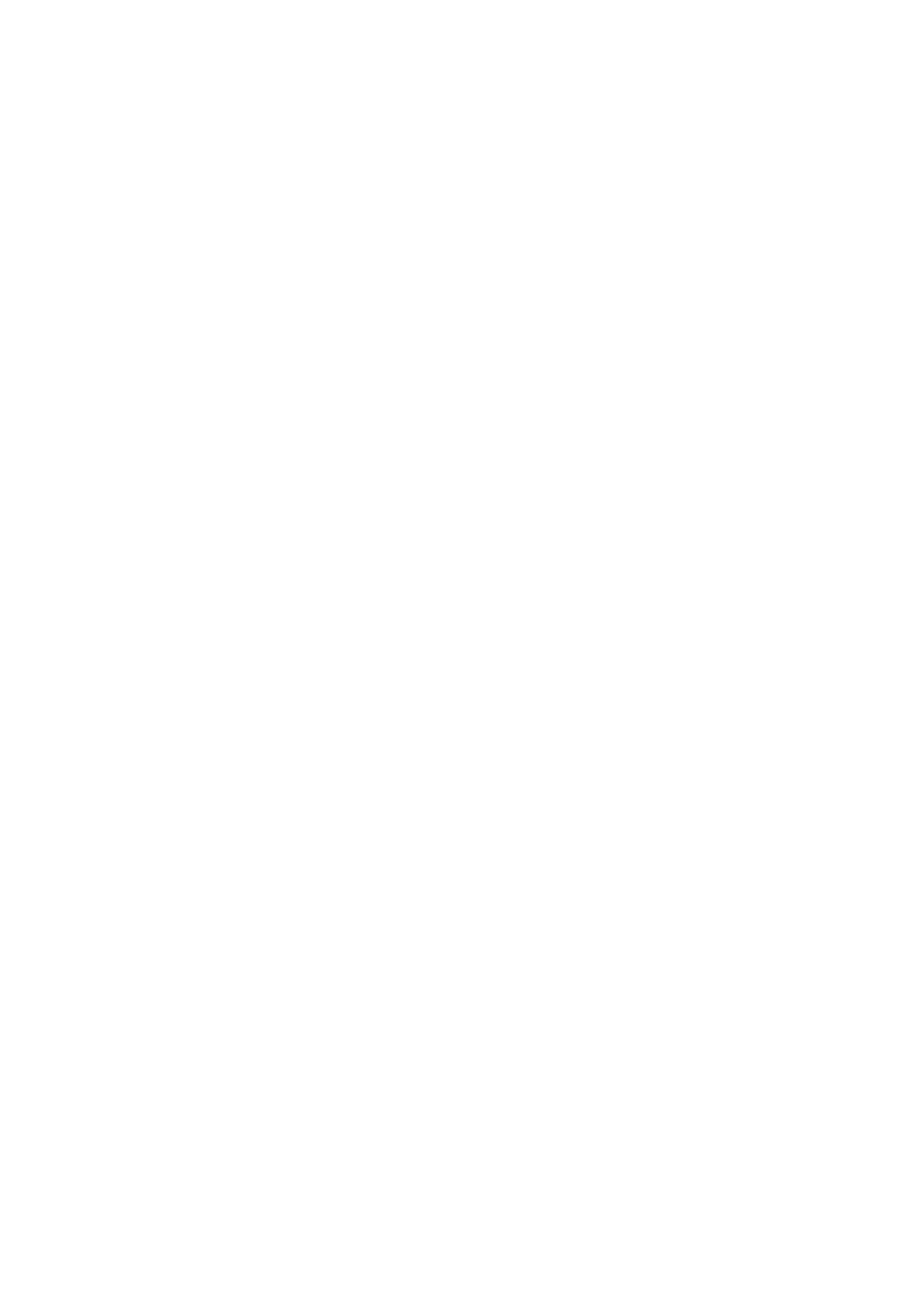

# **CHILDREN AND YOUNG P ERSONS (AMENDMENT) ACT 2013**

*Signed in Tynwald: 16 April 2013 Received Royal Assent: 16 April 2013 Announced to Tynwald: 16 April 2013*

**AN ACT** to make further provision about parental responsibility for children; and for connected purposes.

**BE IT ENACTED** by the Queen's Most Excellent Majesty, by and with the advice and consent of the Council and Keys in Tynwald assembled, and by the authority of the same, as follows:—

## **1 Short title**

The short title of this Act is the Children and Young Persons (Amendment) Act 2013.

## **2 Commencement**

- (1) Sections 4 and 5 come into operation on such day as the Department of Social Care by order appoints and different days may be appointed for different provisions and for different purposes.
- (2) An order under subsection (1) may make such transitional and saving provisions as the Department of Social Care considers necessary or expedient.

## **3 Expiry**

- (1) This Act expires
	- (a) on the day after its promulgation if all its provisions are in operation on its promulgation; or
	- (b) otherwise, on the day after the last provision is brought into operation.
- (2) But the expiry does not affect the continuing operation of the amendments made by sections 4 and 5.